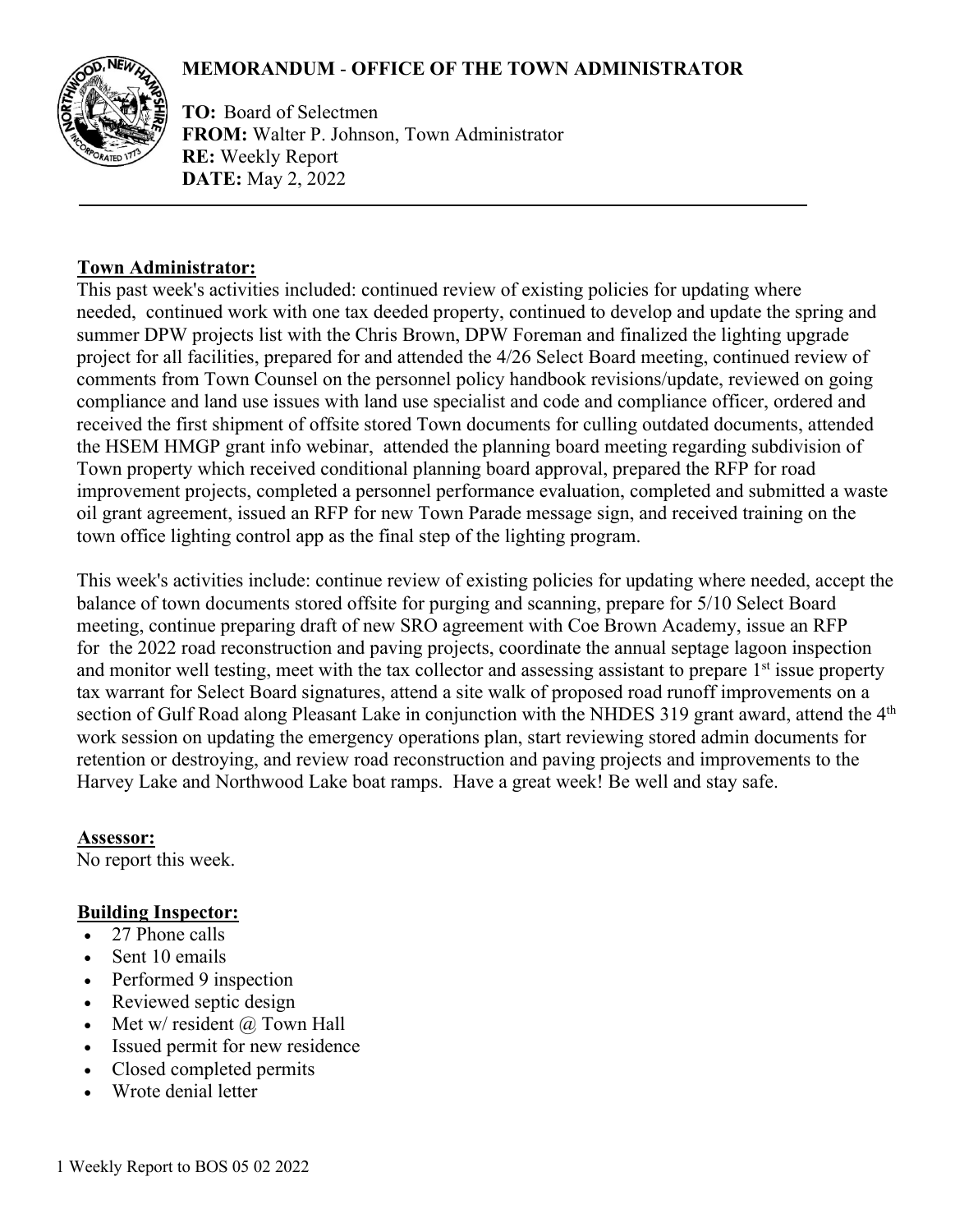### **Finance:**

- Processed A/P
- Continued work on a Procedures manual for the accounts payable process.
- Prepared monthly NH Retirement System report
- Prepared bank deposits for the Treasurer
- Updated returned check log
- Performed general journal entries

### **Town Clerk/Tax Collector:**

No report this week.

### **Department of Public Works:**

No report this week.

### **Fire Rescue**:

Below is a summary of happenings at the fire department this week. As I was on vacation last week I will try and include the two previous weeks' worth of information.

- 1. Upon returning from vacation, I called Portsmouth Ram to find out the status of Ambulance two. I have been told the parts are in and the truck should be returned to us on Tuesday to be put back in service.
- 2. As reported earlier the computer system at Comstar ambulance billing had been hacked. There was no loss of data, and the result would likely be a delay in collections. The largest impact being to our April revenue. Although our revenue was down for April, the revenue was over \$11,000 and exceeded our budgeted amount necessary to meet our lease obligations. See the spread sheet below outlining our ambulance billing.

| <b>Ambulance Revenues</b>    |          |          |          |          |
|------------------------------|----------|----------|----------|----------|
| 2020 Actuals                 | \$7,614  | \$3,742  | \$3,943  | \$14,446 |
| 2021 Actual                  | \$8,210  | \$8,900  | \$9,511  | \$15,496 |
| 2022 Actual                  | \$22,391 | \$13,885 | \$20,444 | \$11,088 |
| 2022 monthly budget          | \$7,500  | \$7,500  | \$7,500  | \$7,500  |
| Ambulance Revenue Input Area |          |          |          |          |
|                              |          |          |          |          |
| 2021 Cumulative              | \$8,812  | \$17,712 | \$27,223 | \$42,117 |
| 2022 Monthly                 | \$22,391 | \$13,885 | \$20,444 | \$11,088 |
| 2022 Cumulative              | \$22,391 | \$36,276 | 56,720   | \$67,808 |
| Budget 2022 Cumulative       | \$7,500  | \$15,000 | \$22,500 | \$30,000 |
|                              |          |          |          |          |

3. Northwood Firefighters responded to Long Pond Road for a reported structure fire. Upon arrival on duty police officers reported heavy smoke and fire showing. A second alarm was transmitted bringing mutual aid from several neighboring communities. Upon arrival firefighters executed a transitional attack, utilizing a high flow 2" attack line. The fire was quickly knocked down and was under control in less than one hour. Strong work by Firefighter Dylan Andrews and Firefighter Mike McGinn.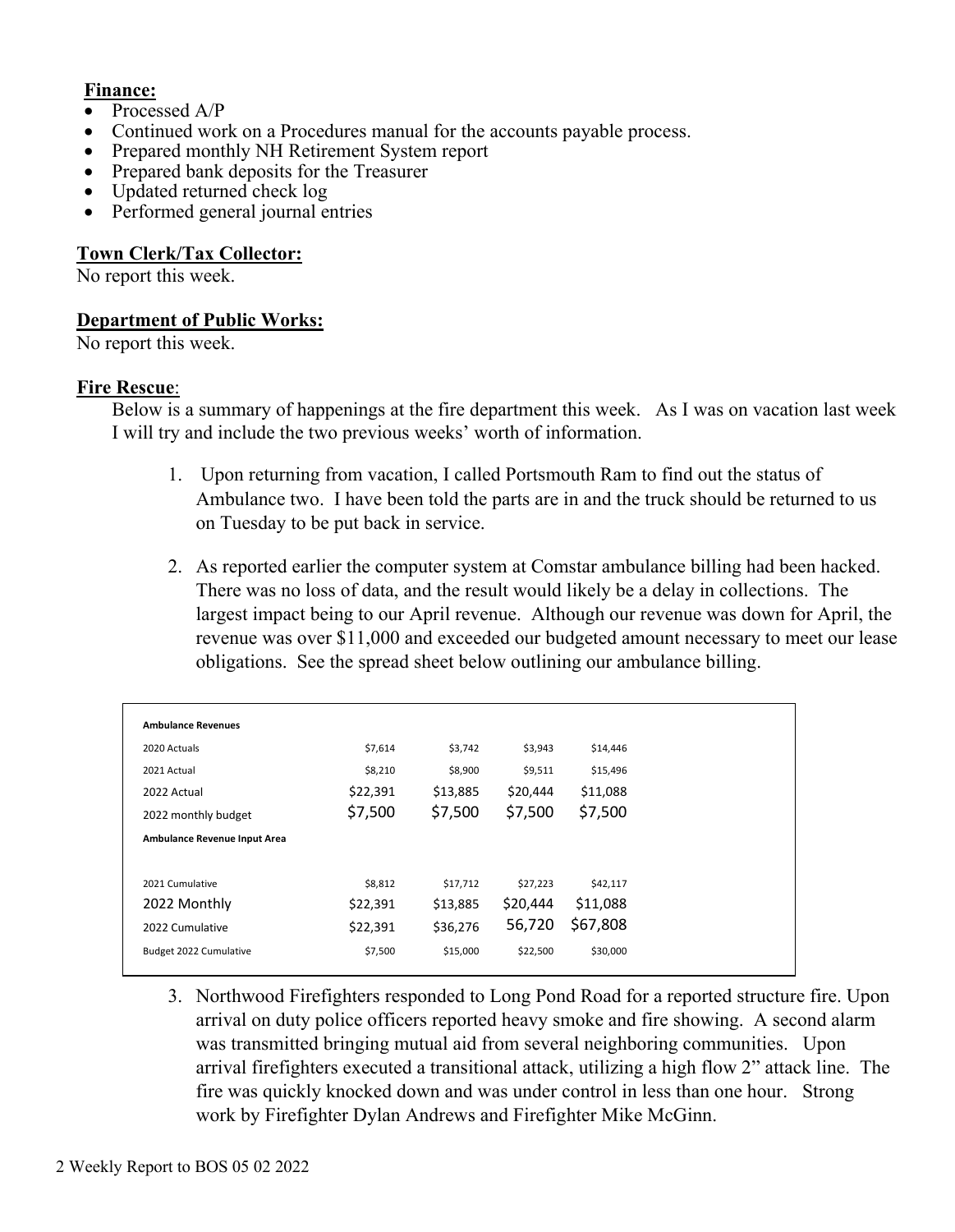- 4. We ran into issues with tires during the last two weeks. The first was on Engine 3. According to the service technicians at some point Engine 3 struck some debris in the road. This debris sheared the valve extenders on two tires on the right rear of the vehicle. Upon arrival at the Long Pond Road fire, we discovered the flat tires. Sullivan tire came out and determined the tires needed to be replaced.
- 5. The second issue was with the tires on the front of Ambulance 1. While doing his vehicle inspection FF. Bataran noticed the tires on the front of Ambulance 1 were mis-shaped. Again, we brought the vehicle to Sullivan tire who stated the internal steel belts in the tire had failed, the tires would need to be replaced. Previously the tires showed no sign of abnormal or uneven wear. I called Sullivan tire and determined the tires were less than two years old and had approximately 16,000 miles on them. As this is extremely premature wear, I questioned about warrantee coverage to no avail. It is my intention to draft strongly worded letters to Sullivan Tire and Good Year Tire to express our displeasure and seek relief on these obviously defective tires.
- 6. While on vacation I received a call from Richard Bilodeau, he expressed that we had an opportunity to get a 10-year-old federal surplus (former coast guard) boat. As this boat appeared in really good shape competition for the unit was strong with 5 other communities in NH interested in the boat. I instructed Mr. Bilodeau to put our name in for the boat. We were awarded the boat and I found the boat had been picked up in my absence. At this point we are under no obligation to keep the boat. However, after looking at the boat it is my opinion, we should seriously consider taking the boat. Over the next few weeks, I will be evaluating the boat in more detail to determine what exactly we would need to outfit and put the boat in service including cost estimates. This unit would significantly improve our water rescue capabilities. With the proposed improvements to our boat launches we may expect an up-tick in the use of watercraft in the community. Obviously, the unit would be available for use for other town/state agencies as necessary. If you are interested in looking at the boat, it is being stored outside the Narrows Fire Station.
- 7. During the month of April, Northwood Firefighters responded to 61, 9-1-1 emergencies.
	- a. 1 Combustible liquid spill
	- b. 1 Cover Assignment Station Coverage
	- c. 2 Cancelled enroute
	- d. 1 Electrical Problem
	- e. 42 Emergency Medical calls
	- f. 1 Person in Distress
	- g. 2 Service Calls
	- h. 1 Odor of smoke
	- i. 2 Steam mistaken for Smoke
	- j. 4 Structure Fire
	- k. 3 System Malfunction False alarm
	- l. 1 Unintentional Alarm Activation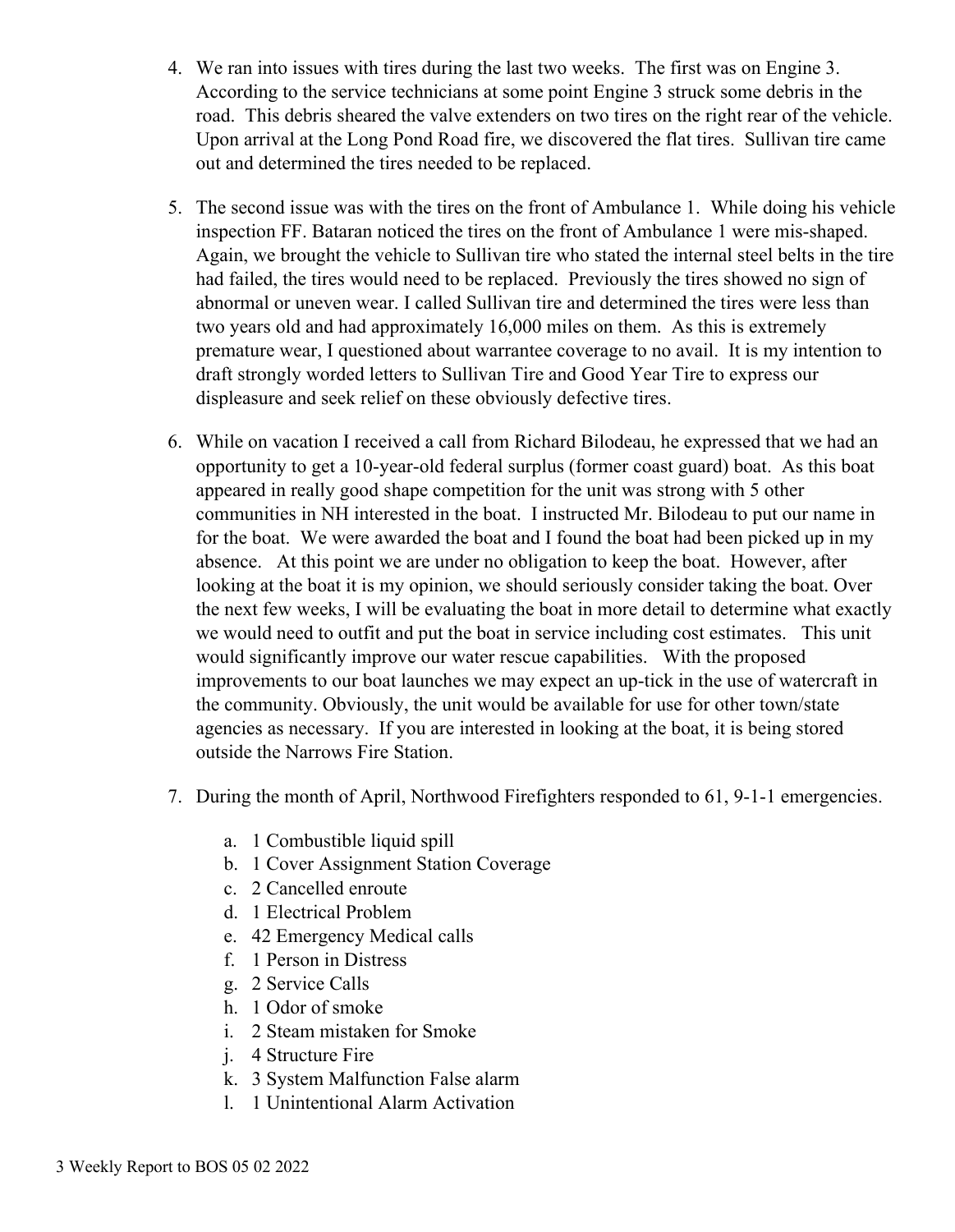# **Police Department**:

No report this week.

## **Weekly Report from Linda Smith, Land Use Specialist**

Land Use Specialist

- Attended interview with Master Plan Subcommittee for RFP for Master Plan Update
- Completed minutes of subcommittee meeting.
- Completed police commission minutes
- Prepared for and attend zoning board meeting
- Prepared for and attend planning board meeting
- Updated escrow accounts
- Followed up via email and phone to all incoming land use inquiries
- Met with public regarding property inquiries
- Consulted with Building Inspector regarding pending code enforcement matters
- Consulted with Building Inspector on potential zoning board applications

# **Library:**

## **MAY 2, 2022**

February computer tally: 36 patrons

March computer tally: 53 patrons

**April computer tally: 56 patrons** 

February Downloadable Audiobooks: 397 items

March Downloadable Audiobooks: 546 items

### **April Downloadable Audiobooks: 446 items**

February circulation: 865 items

March circulation: 969 items

## **April circulation: 955 items**

February new patrons: 10

March new patrons: 12

### **April new patrons: 6**

## **Total number of registered library card holders: 2,984**

May 13 – Trustee Meeting 9:00am

May 23 - Friends Meeting 4:30pm

# **PROGRAMS**

May 2, 9, 16, 23 - Senior Café 1:00-2:30pm

May 3, 10, 17, 24, 31 – Writers Group 2:00pm

May 4, 11, 18, 25 - Story Time 10:30am

May 4 - Afternoon Book Discussion 2:00pm

May 5 – Choco Taco 3:00-5:30pm

May 18 - Evening Book Discussion 7:00pm

# **Recreation:**

Help Wanted **(**must be at least 16 yrs old)

- 1. Beach Attendants: Seeking 2-3 creative, hardworking and reliable High School or college students for summer work at the town beaches, parks and special programs.
- 2. Soccer Referees needed for spring & fall youth soccer grades 3-8
- 3. Certified Swim Instructors summer swim lessons @ town beaches

Upcoming Volunteer Opportunities

1. Saturday, May 7th @ youth Trout Fishing Derby